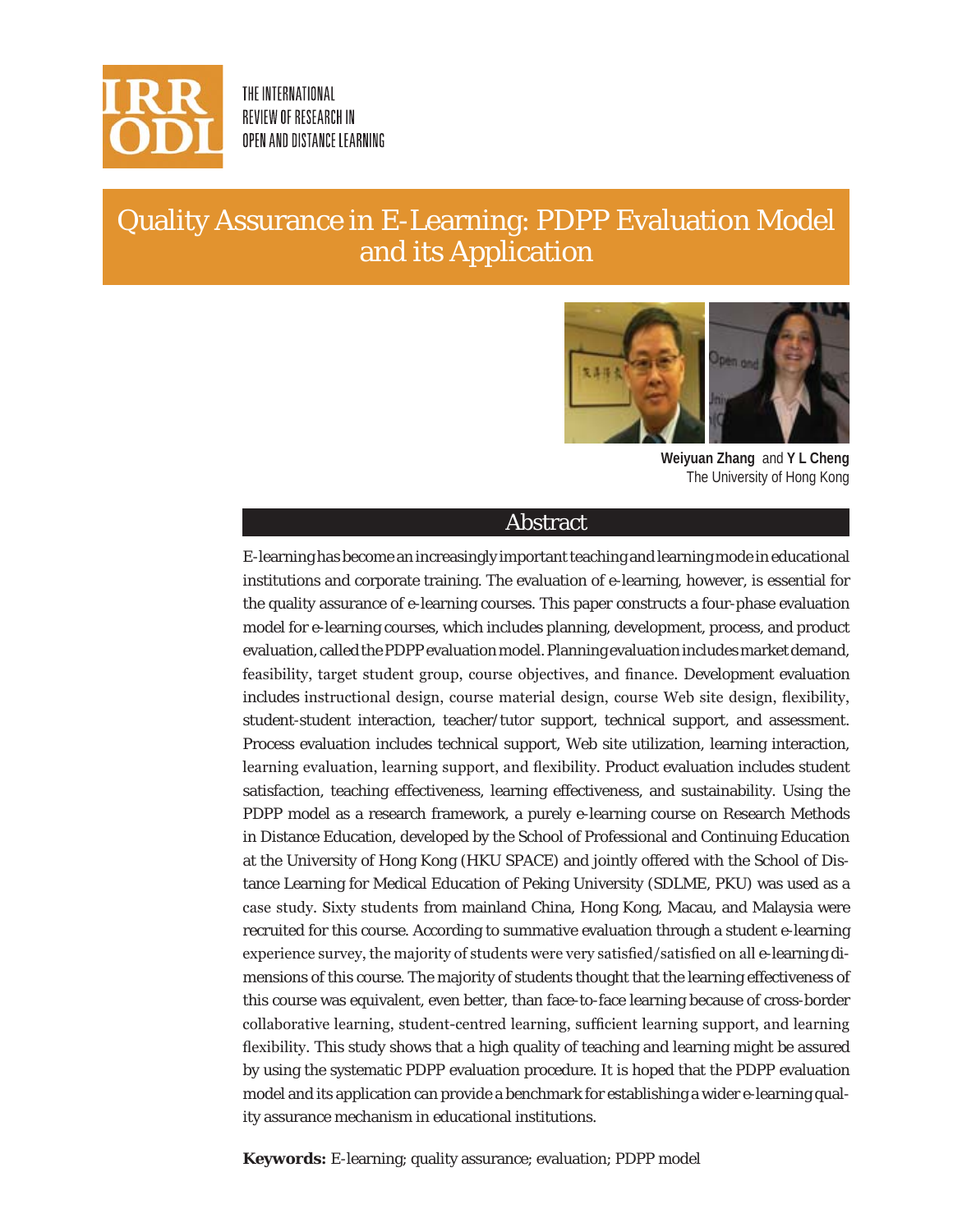#### Introduction

E-learning has become widely used in conventional education, continuing education, adult education, and corporate training because of its flexibility, richness, resource-sharing, and cost-effectiveness. United Nations Educational, Scientific and Cultural Organization (UNESCO) statistics show that over 455 million people around the world received education and training through the Internet in 2008. Over 70% of universities in the USA were providing e-learning courses, and more than 6.1 million university students were taking at least one e-learning course during the fall 2010 term, which accounted for over 31% of the total number of university students in the USA (Allen & Seaman, 2011).

The financial crisis in 2009 led to a significant increase in student enrollment in e-learning colleges in mainland China, some of which even had increases of  $20\%$ . The continuing education departments in China's universities are gradually merging with e-learning colleges and providing continuing education programmes to their adult students through e-learning. With the rapid development of information and communication technology, student attitudes towards e-learning are becoming more positive. For example, according to the Survey on the Demand for Continuing Education in Hong Kong 2007-2008, 40.4% of the respondents showed positive attitudes to e-learning when they considered pursuing a continuing education programme, while 83.9% of them hoped to try the blended learning approach.

The economic benefits of e-learning are also becoming visible. For example, China Distance Education Holdings Limited in Beijing launched its first e-learning accounting course about 10 years ago in the name of *China E-learning Accounting Website.* Now with millions of students enrolled across the country every year, it generates a huge profit for the company, and about a year ago it was listed on the New York Stock Exchange (Chinaacc, 2009). Another example is that The Hong Kong and Shanghai Banking Corporation Limited (HSBC) transformed 30% of its training programmes into e-learning programmes in 2008, which cut its annual training expenditure by  $15\%$ ; in 2009, HSBC planned to raise the percentage of e-learning training to  $50$  (Hu, 2009).

With the rapid development of e-learning, there is also an increasing interest in e-learning research. Among all the research topics, quality assurance of e-learning has attracted the greatest concern. Jung et al. (2011) found that various national, regional, and international initiatives have been undertaken with regard to quality assurance in e-learning. Endean et al. (2010) stated that those concerned about online learning have been developing and publishing ideas for over a decade about how to manage the quality of the learning experience of those trying to study through the Internet.

However, Jung and Latchem (2007) found that most institutions apply the same quality criteria for e-learning as for the other modes of delivery. Endean et al. (2010) pointed that new entrants to the e-learning field were unlikely to have existing internal procedures to cover quality assurance of this new mode of operation. The adoption of a set of quality standards that carry some wider recognition addresses the need for internal processes.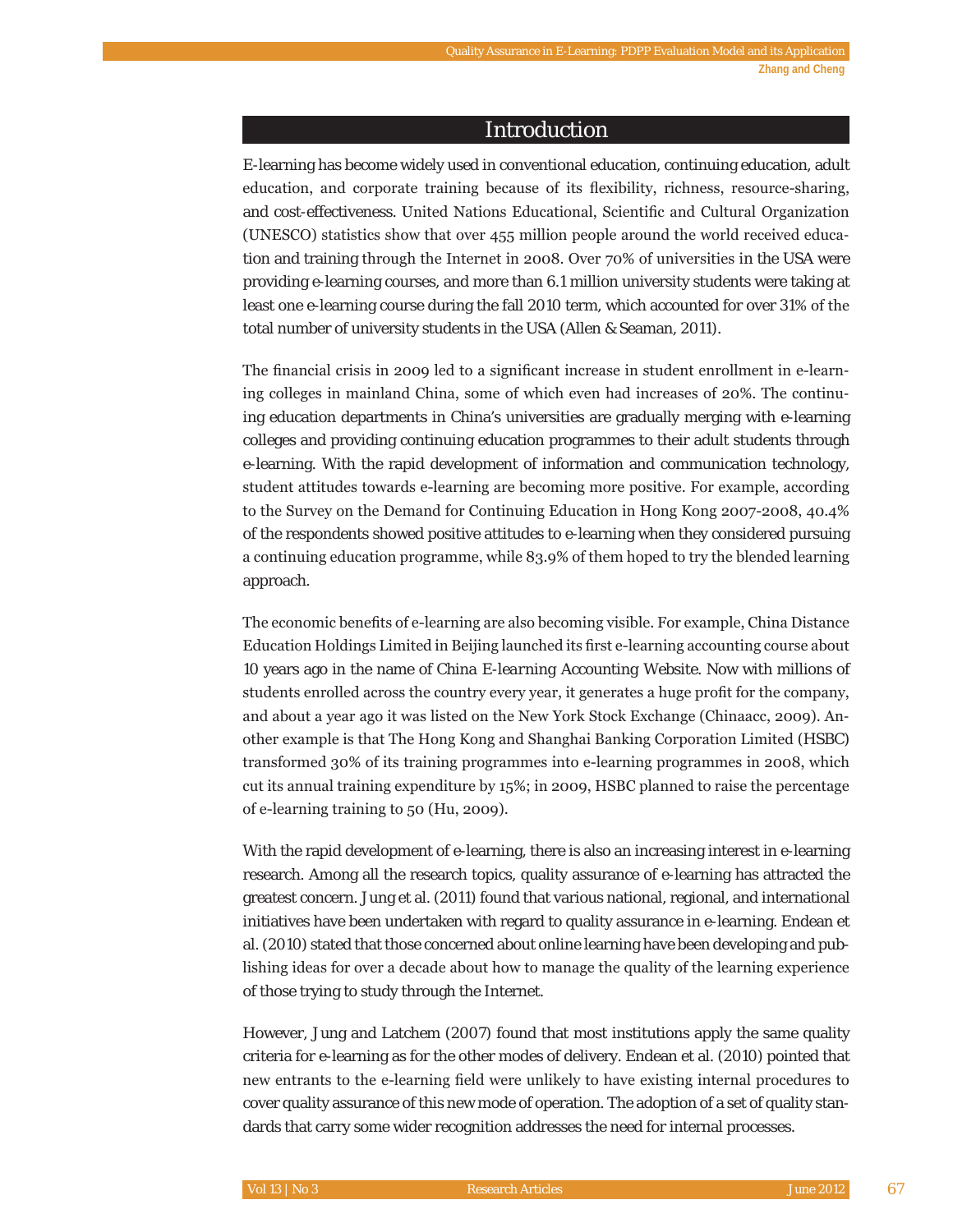Course quality is assured by a series of evaluations, and e-learning should be no exception. In this paper, the authors propose an e-learning course evaluation model for quality assurance and analyze its concrete application using a cross-institutional purely e-learning course.

## Construction of an E-Learning Course Evaluation Model

CIPP, which is a frequently used evaluation model in the field of social sciences, is the acronym for context, input, process, and product evaluation (Zhang & Jiang, 2007). Referring to the CIPP evaluation model and characteristics of e-learning courses, the authors propose a system for evaluating e-learning courses that consists of four evaluation activities: planning evaluation, development evaluation, process evaluation, and product evaluation; in short, the PDPP model.

Based upon the proposed PDPP model and in line with the components and e-learning characteristics, the e-learning evaluation model consists of 26 items (see Figure 1).



*Figure 1*. The PDPP evaluation model for e-learning courses.

Figure 1 shows that the planning evaluation of e-learning courses begins with market demand analysis and feasibility analysis. Market demands refer to needs of target student groups

| Vol 13   No 3 | <b>Research Articles</b> | ' June 2012 |  |
|---------------|--------------------------|-------------|--|
|               |                          |             |  |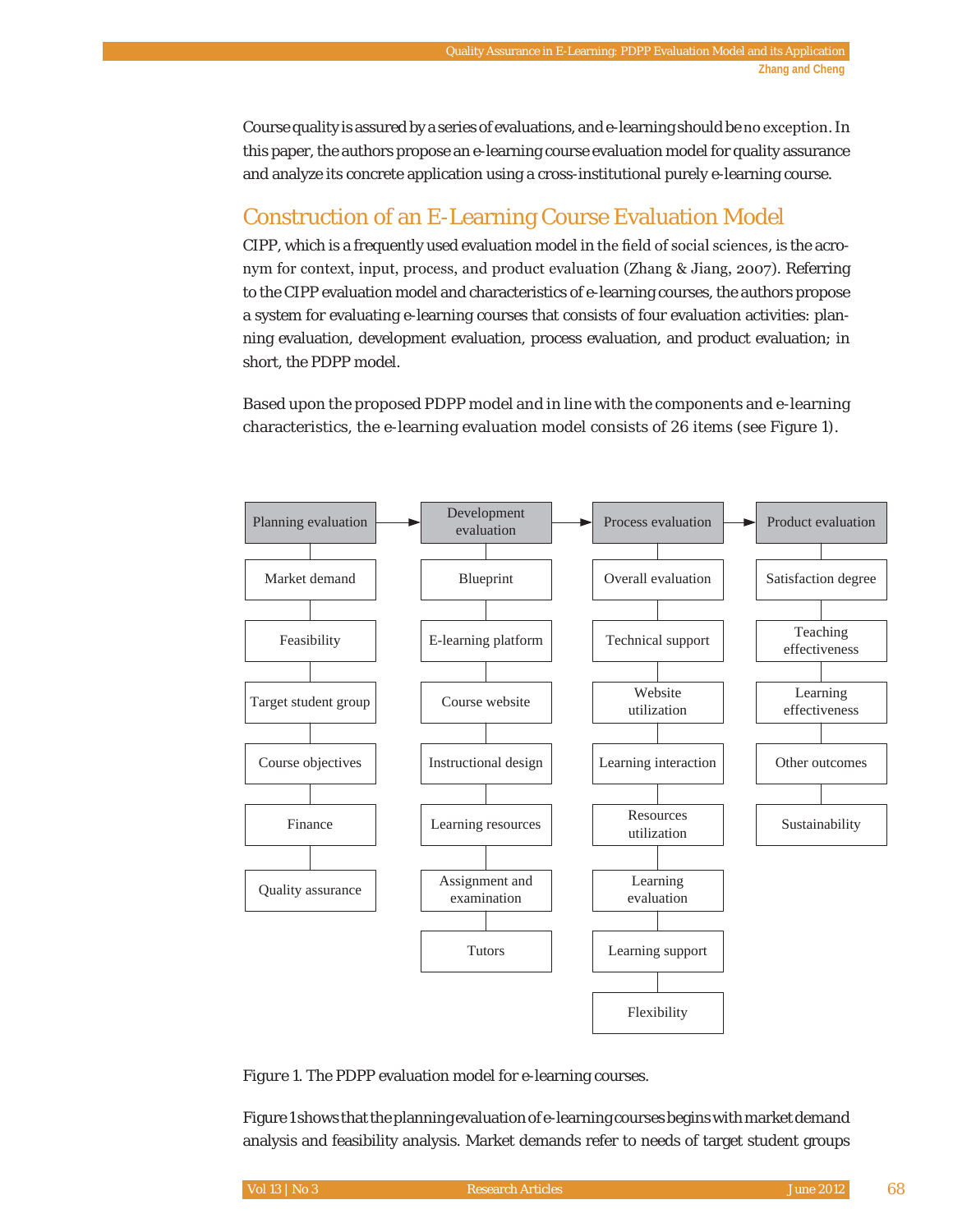for knowledge and skills in their careers. If courses are job-related, employer perspectives on the essential needs of their employees also need to be considered. If a course is to be exported to other countries, it is necessary to analyze their local educational import policies, regulations, and levels of technical support. Then one needs to analyze the target student group, course objectives, financial issues, and quality assurance mechanism. Analysis of target student groups includes age range, educational background, work experiences, work hours, study time availability, learning motivations, and job requirements. If the exported course is to be jointly launched with local educational institutions, the quality assurance system of the partner institution needs to be analyzed as well.

Development evaluation of e-learning courses involves analyzing every component of course development, including the course blueprint, e-learning platform, course Web site, instructional design, learning resources, assignments and examinations, and tutors.

Development evaluation is a process corresponding to eight activities of e-learning. According to the research findings of Zhang and Wang (2005), evaluating the e-learning teaching process should include the following eight dimensions: overall evaluation, technical support, Web site utilization, student-student interaction, resources utilization, learning evaluation, learning support, and flexibility.

Product evaluation measures the learners' degree of satisfaction, teaching effectiveness, learning effectiveness, and any other possible additional outcomes. In the end, the sustainability of courses will depend on the results of the abovementioned analyses.

## Application of PDPP Evaluation Model

This section describes the application of the PDPP evaluation model through a case study of an e-learning course on Research Methods in Distance Education.

## Case: E-Learning Course on Research Methods in Distance Education

The e-learning course on Research Methods in Distance Education was developed by the School of Professional and Continuing Education at the University of Hong Kong (HKU SPACE) and jointly launched with the School of Distance Learning for Medical Education of Peking University (SDLME, PKU). HKU SPACE was mainly responsible for providing the learning materials including the textbook, e-learning study guide, study units, e-learning courseware, study timeline, selection and training of tutors, quality assurance and copyright protection, and the award of attendance certificates. The SDLME, PKU was responsible for e-learning platform design, development and management, student recruitment and management, tutor management, technical support, and learner support services.

The Research Methods in Distance Education course consists of five units with ten chapters (see Table 1).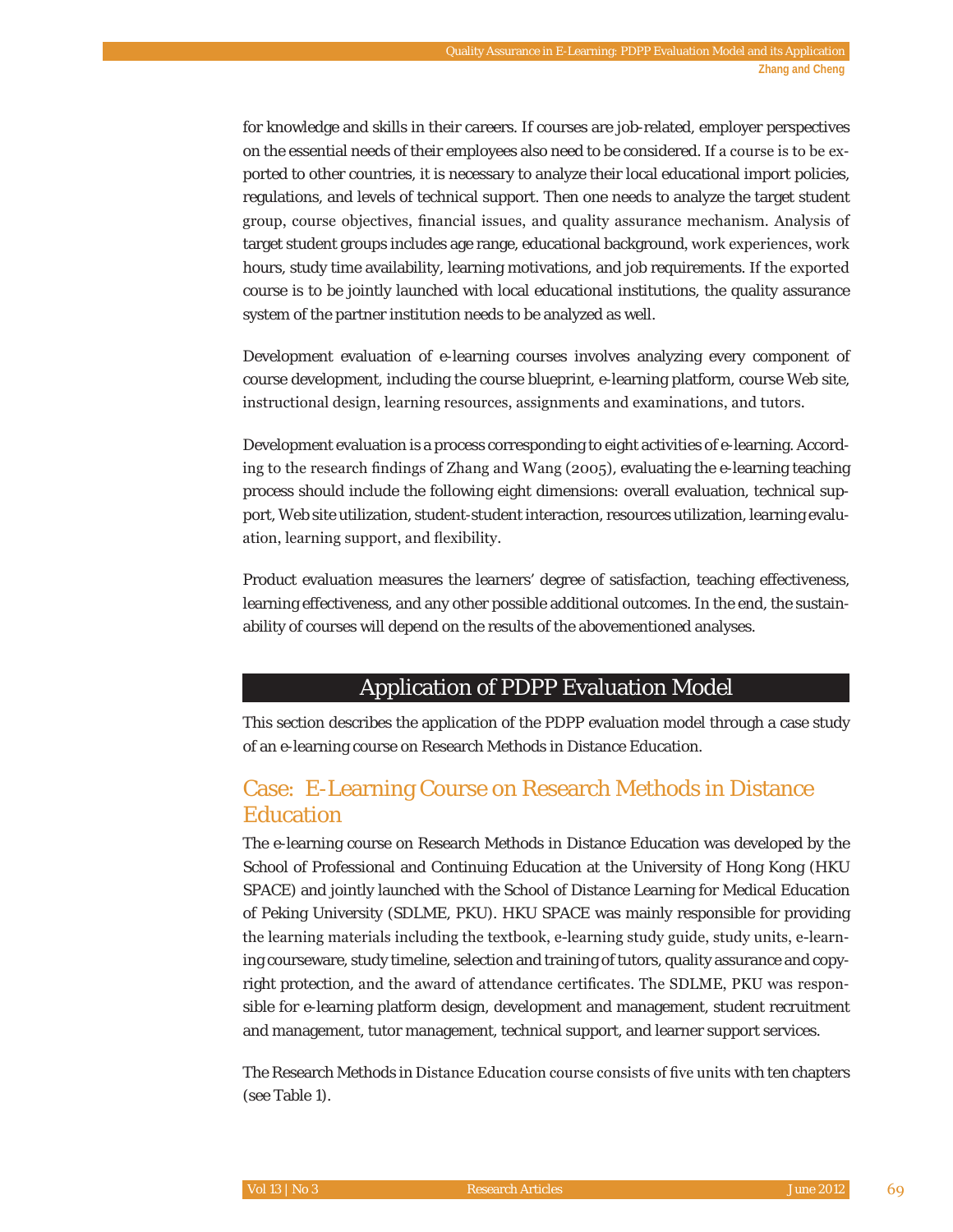#### Table 1

| Unit                                              | Chapter                                                                                     |  |  |  |  |
|---------------------------------------------------|---------------------------------------------------------------------------------------------|--|--|--|--|
| Unit 1: Introduction to research                  | Chapter 1: Distance education research methodology                                          |  |  |  |  |
| methods in distance education                     | Chapter 2: Rationale of the distance education research                                     |  |  |  |  |
| Unit $2:$                                         | Chapter 3: Literature collection and analysis                                               |  |  |  |  |
| Literature review and research<br>design          | Chapter 4: Research design in distance education                                            |  |  |  |  |
| Unit $3:$                                         | Chapter 5: Questionnaire and interview                                                      |  |  |  |  |
| Research methods in distance<br>education (1)     | Chapter 6: Delphi and cost analysis                                                         |  |  |  |  |
| Unit 4:                                           | Chapter 7: Ethnography and policy analysis                                                  |  |  |  |  |
| Research methods in distance<br>education (2)     | Chapter 8: Action research, design research, compara-<br>tive research, evaluation research |  |  |  |  |
| Unit 5:                                           | Chapter 9: Writing a distance education research<br>proposal                                |  |  |  |  |
| Writing a research proposal and<br>research paper | Chapter 10: Writing a distance education research paper                                     |  |  |  |  |

#### *Course Structure of Research Methods in Distance Education*

The course lasts 10 weeks and the average study hours are about eight per week, 80 hours altogether. All the teaching, learning, activities, quizzes, assignment, and discussion sessions take place in e-learning mode. One tutor is allocated to every 20 students. The students' learning procedure is as follows: read the study guide; understand the learning objectives; watch the video lectures (streaming media courseware); read the study unit; read related chapters in the textbook; participate in the e-learning discussion; read the summary of e-learning discussion prepared by the tutor, and write assignments.

## Planning Evaluation

It is necessary to analyze the market demand, feasibility, course objectives, target student groups, finance, and quality assurance when preparing an e-learning course plan. This is a standardized process in HKU SPACE, which involves writing a course development proposal and filling in various forms that will be discussed and decided upon by different academic boards, the registrar's office, and the finance department.

#### **Market demand analysis.**

This e-learning course has a huge potential market demand in Chinese language speaking areas, especially in mainland China. Considering the shortage of courses in this area in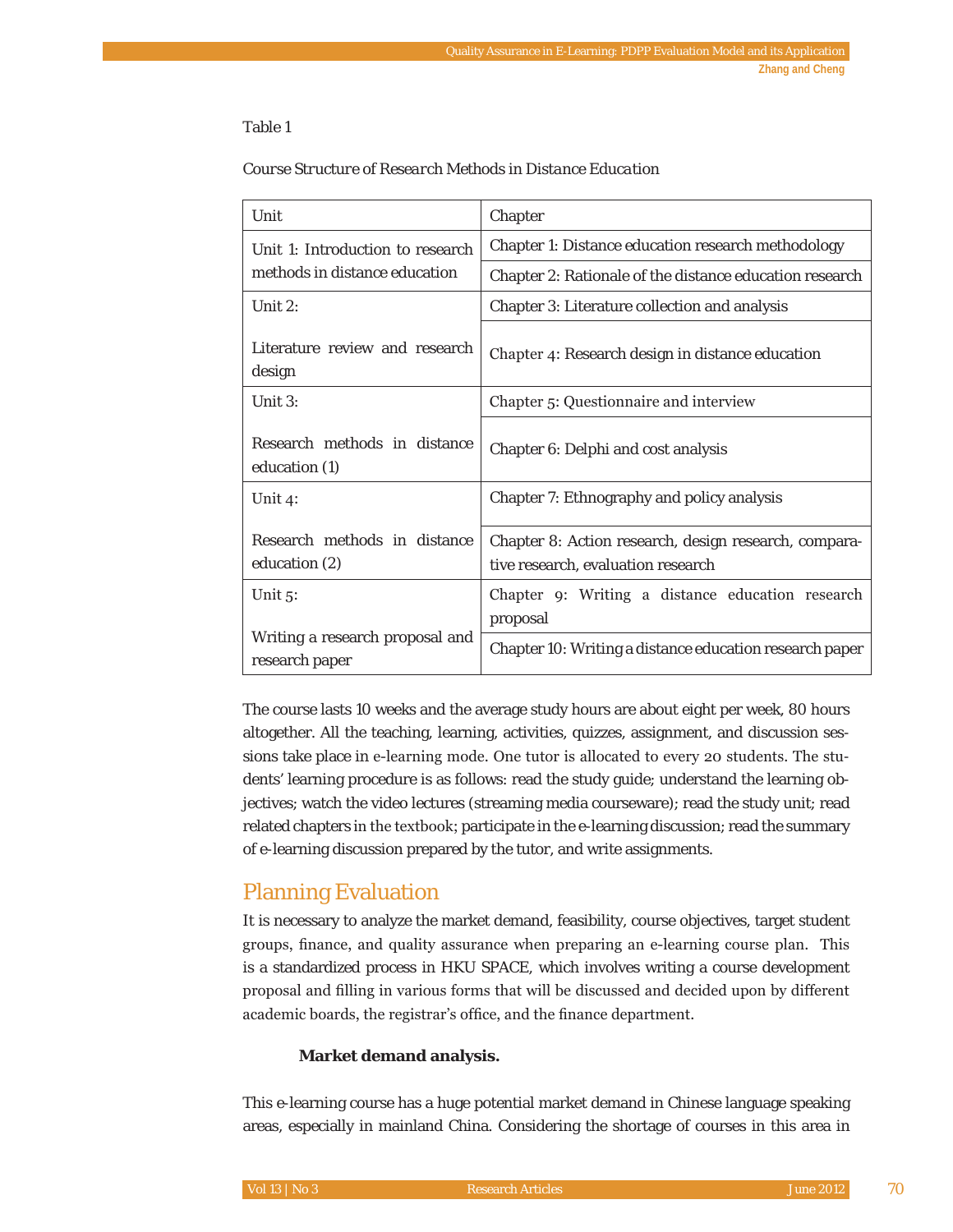Chinese regions, the main target student group would be academic staff in distance education institutions. For example, under the China Open University System, there is one China Central Radio & Television University (CCRTVU), 44 Radio & Television Universities at provincial level, 1,103 Radio & Television Universities at prefecture and city level, and 1,853 study centres at county level (Development and Planning Office of CCRTVU, 2011).

With the rapid development of distance education and e-learning teaching mode, more and more distance education managers and practitioners are beginning to recognize the importance of research activities in enhancing teaching effectiveness and raising their university's reputation. Academic research has also become an important index in the evaluation of distance education institutions, but high-quality academic research remains the weakest link in most such institutions. This is mainly because most distance education practitioners lack the necessary knowledge, skills, and experience of educational research. Therefore, they urgently need to acquire that knowledge and study the skills of distance education research in a systematic way.

#### **Feasibility analysis.**

Since the major market for this course is mainland China, HKU SPACE chose to collaborate with the School of Distance Learning for Medical Education of Peking University in order to achieve good cost-effectiveness. This school is one of the top e-learning education institutions in mainland China. Moreover, it has also had successful experience of cooperating in e-learning courses with the Open University UK.

#### **Target student group.**

Students come from Chinese speaking countries or areas like mainland China, Hong Kong, Taiwan, and Macau, among others. Researchers, managers, and teachers from radio and TV universities, e-learning colleges, open universities, and continuing education colleges who satisfy the following two requirements are qualified to study this course: having a college diploma and having two years working experience in the field of distance education.

In most open education institutions in Chinese regions, the academic staff members are encouraged to take on-the-job training in their professional areas. They could apply for sponsorship as well as leave from their own universities. The University could also assign some staff to take relevant courses as a part of staff training and development. It is expected the tuition fee of students would be paid by their institutions.

#### **Course objectives.**

The objectives of this course are set based upon the analysis of the course content structure, market demand, and target student group. Generally speaking, by the end of the course, the learners will be able to understand the methodology of distance education research; understand the rationale of distance education research; understand the process of distance education research; collect and analyze literature in the field of distance education;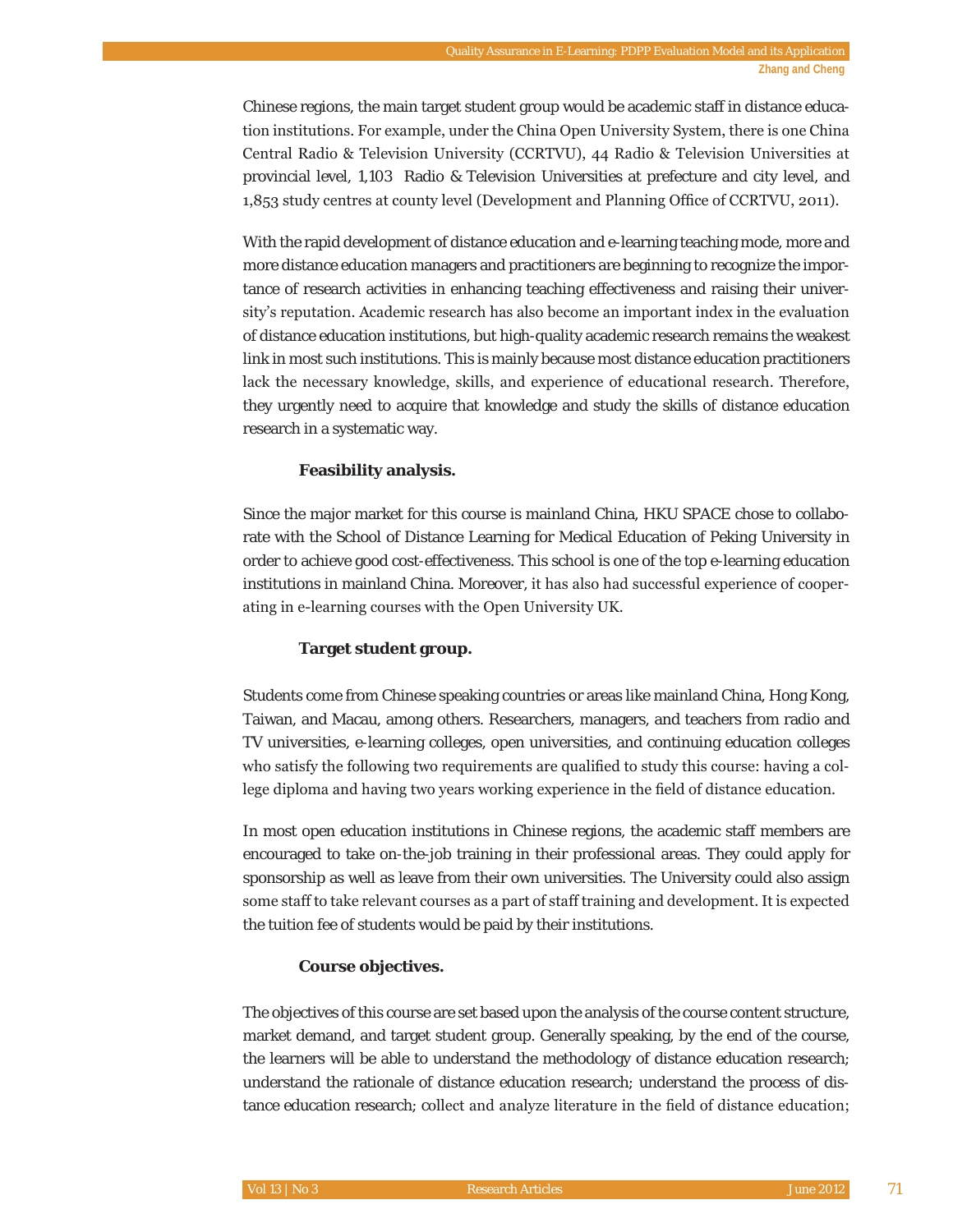conduct research design for distance education research; apply distance education research methods; write a distance education research proposal; and write distance education research papers.

In order to help students arrange study time before the course started, a timeline was proposed to guide students as follows.

Table 2

| Unit                       | Chapter          | Week           | Self-study hours | Online dis-<br>cussion | Study<br>hours in |
|----------------------------|------------------|----------------|------------------|------------------------|-------------------|
|                            |                  |                |                  | (hours)                | total             |
| Opening ceremony           |                  | $\mathbf{1}$   | $\mathfrak{Z}$   | $\overline{4}$         | $\overline{7}$    |
| Introduction of the course |                  |                |                  |                        |                   |
| Use of e-learning platform |                  |                |                  |                        |                   |
| Unit 1                     | $\mathbf{1}$     | $\overline{2}$ | 3                | $\mathfrak{Z}$         | 10                |
|                            | $\overline{2}$   |                | $\overline{2}$   | $\overline{2}$         |                   |
| Unit 2                     | 3                | 3              | $\mathfrak{Z}$   | $\overline{4}$         | $\overline{7}$    |
|                            | $\overline{4}$   | $\overline{4}$ | $\mathfrak{Z}$   | $\overline{4}$         | $\overline{7}$    |
| Unit 3                     | $\sqrt{5}$       | 5              | $\mathfrak{Z}$   | $\overline{4}$         | $\overline{7}$    |
|                            | $\boldsymbol{6}$ | 6              | $\mathfrak{Z}$   | $\overline{4}$         | $\overline{7}$    |
| Unit 4                     | $\overline{7}$   | $\overline{7}$ | $\mathfrak{Z}$   | $\overline{4}$         | $\overline{7}$    |
|                            | 8                | 8              | $\mathfrak{Z}$   | $\overline{4}$         | $\overline{7}$    |
| Unit 5                     | 9                | 9              | $\overline{2}$   | $\overline{2}$         | 11                |
|                            | 10               |                | $\mathfrak{Z}$   | $\overline{4}$         |                   |
| Team project               |                  | 10             | 12               |                        |                   |
| (Assignment)               |                  |                |                  |                        |                   |
| Total                      |                  |                | 31               | 39                     | 82                |

*Study Time Arrangement for Research Methods in Distance Education*

The students were asked to use the e-calendar on the course Web site and arrange all 10 week's study time at the beginning of the 1st week. The study time could be flexible on a weekly basis. The study time which students set would be automatically sent to them as a reminder.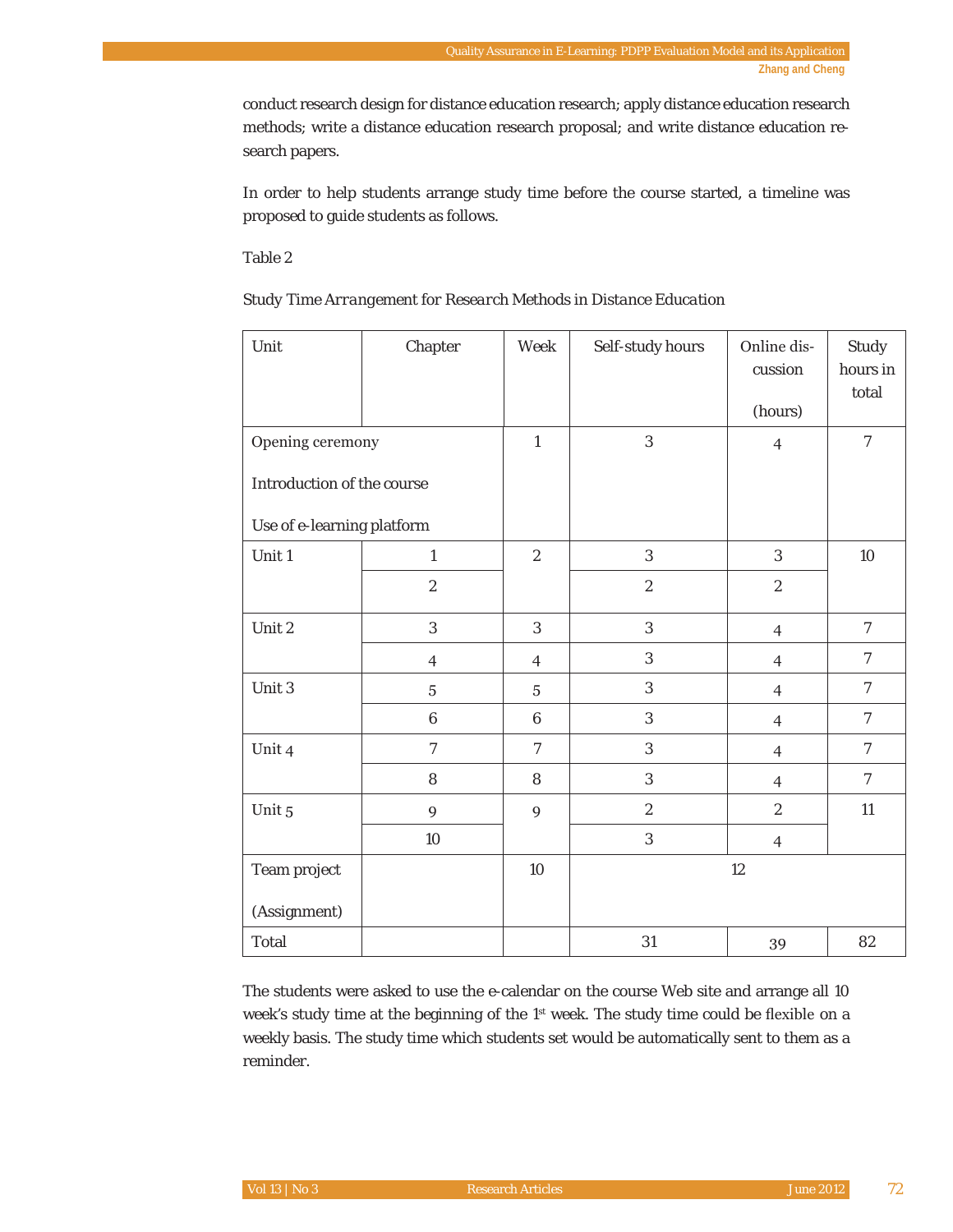#### **Financial analysis.**

This involves budgeting various expenditures and income. The expenditures consist of five categories, which are course materials development (course content writing, editing, use of copyright materials, translation); e-learning instructional design (working hours of instructional and graphic designers); multimedia design and production (expert teaching, video programme shooting, offline editing, dubbing, use of DV); interactive courseware development; technical development (setting up the e-course platform, designing the course Web site, upload learning resources); and textbook and tutor fees. The income is tuition fees from students. It was estimated that the tuition fee from 60 students of the 1st intake could cover all course design and development expenditures.

#### **Internal quality assurance analysis.**

This follows the quality assurance systems of HKU SPACE. For a short course, the internal quality assurance includes six parts: course development and approval, course monitoring, course review, quality process review, teaching quality, and teaching and learning support (HKU SPACE, 2009).

## Development Evaluation

The first step in e-learning development evaluation is to analyze the course blueprint, which is compiled and prepared by the programme director. The blueprint deals with the formation of the course team and its members' roles, course background, course introduction, course objectives, learner analysis, requirements for learning facilities and skills, course modules/units, learning materials, assessment and examination, communication and collaboration in learning, learner support services, teaching model(s), course materials writing schedule, quality assurance, and copyright issues.

When the course blueprint evaluation has been completed, it is followed by analyzing the construction of the e-learning platform and course Web site, instructional design, learning resources, assignment and examination arrangements, and the recruitment and training of tutorial staff. Table 3 lists the e-learning course development and evaluation steps.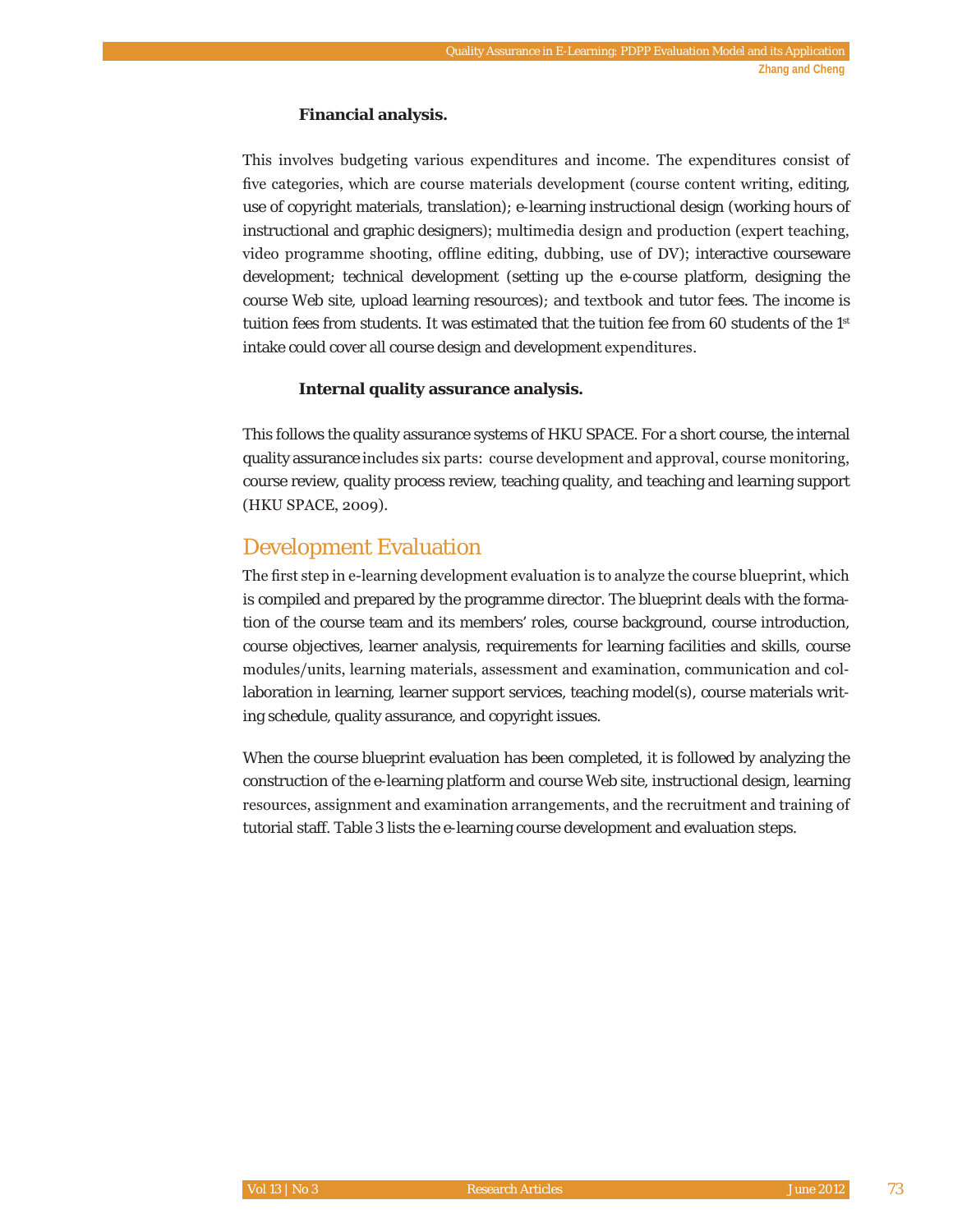#### Table 3

| Course content                | Responsible organization | Evaluation                                                                                                                                                                        |  |  |  |  |
|-------------------------------|--------------------------|-----------------------------------------------------------------------------------------------------------------------------------------------------------------------------------|--|--|--|--|
| Course blueprint              |                          | Evaluation process:                                                                                                                                                               |  |  |  |  |
| Instructional                 |                          | Course development team $-$ Education<br>subject unit – Academic Board of the College<br>of Humanities and Law - Quality Assurance<br>team - Registrar's office - External asses- |  |  |  |  |
| design                        |                          |                                                                                                                                                                                   |  |  |  |  |
| Learning re-                  | <b>HKU SPACE</b>         |                                                                                                                                                                                   |  |  |  |  |
| sources                       |                          | sors.                                                                                                                                                                             |  |  |  |  |
| Assignment and<br>examination |                          |                                                                                                                                                                                   |  |  |  |  |
| E-learning plat-              | <b>HKU SPACE</b>         | Programme director; instructional designer;                                                                                                                                       |  |  |  |  |
| form                          |                          | multimedia designer; multimedia producer;                                                                                                                                         |  |  |  |  |
| Course Web site               | Peking University School | tutors; course external assessor                                                                                                                                                  |  |  |  |  |
| Financial analy-              | of Distance Learning for | Registrar's office; Financial Unit                                                                                                                                                |  |  |  |  |
| sis                           | <b>Medical Education</b> |                                                                                                                                                                                   |  |  |  |  |
| Tutors                        |                          | Programme director; external assessors                                                                                                                                            |  |  |  |  |

#### *E-Learning Course Development and Evaluation*

Since this course was developed by HKU SPACE, the evaluation of the course blueprint, instructional design, learning resources, assignment and examination procedures followed the course development procedures of HKU SPACE. Outside experts were invited to do an external evaluation. The requirements for external experts were professors in education with at least 10 years experience in distance education research and teaching.

In terms of instructional design, the ADDIE model was adapted with five phases: analysis, design, development, implementation, and evaluation (Jochems, van Merriënboer, & Koper, 2004, p. 55-56). The principle of seven types of interactions was also emphasized, including the interactions between students and interface, between students and teachers, among students, between students and learning content, between students and learning objectives, between students and multimedia learning resources, and between students and time management (Zhang, 2009).

Since this course was launched in collaboration with SDLME, PKU and students were mainly from mainland China, the e-learning platform was developed on Medtime Open Learning System (MOLS), which was designed and developed by SDLME, PKU. The MOLS functions could be classified into five categories: course content functions, communication and collaboration functions, feedback and evaluation functions, assignment and assessment functions, and administration and management functions. Utilizing the MOLS e-learning platform and its technical staff lowered the cost of course development.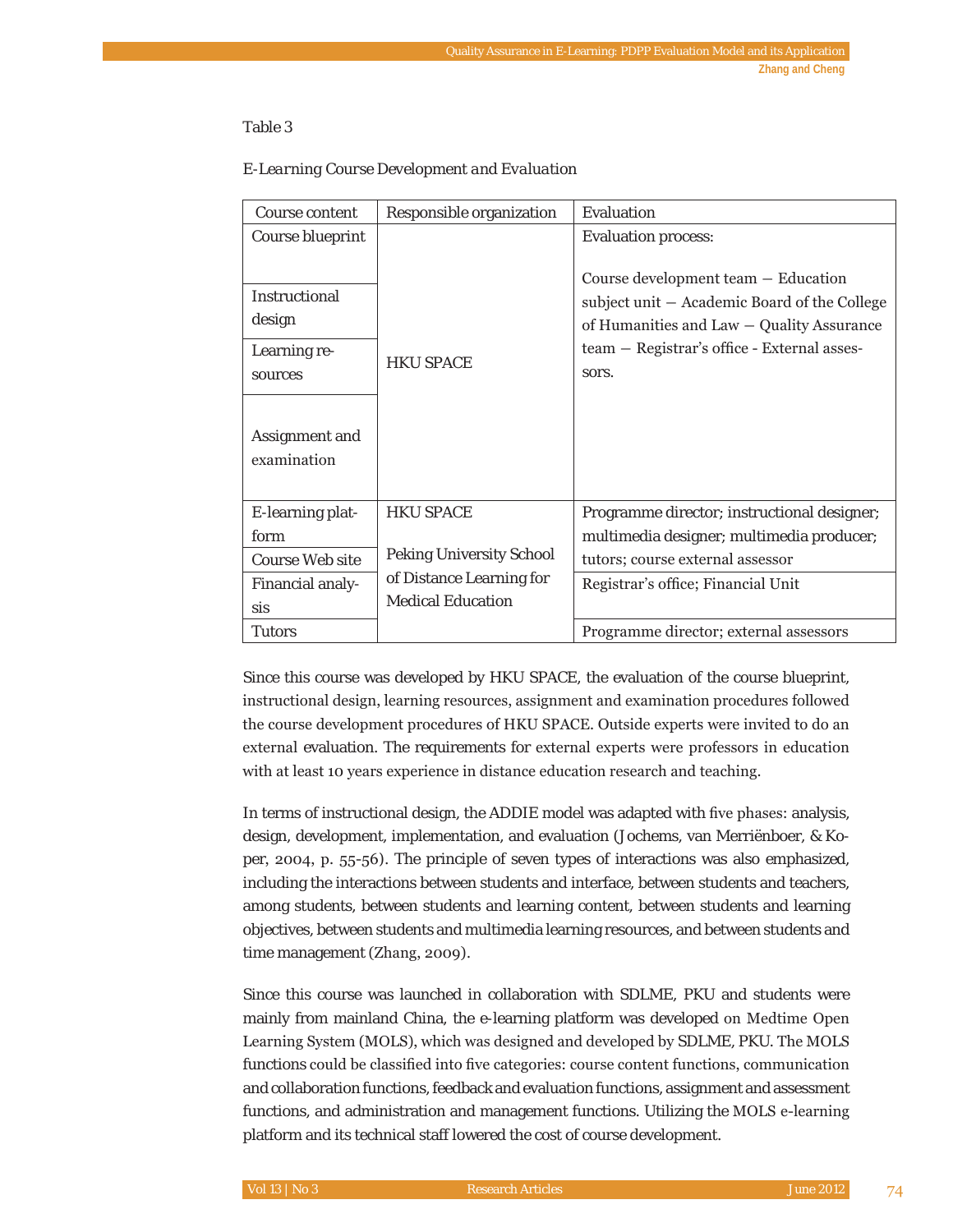Tutors were recruited from mainland China, but HKU SPACE assessed their qualifications.

## Process Evaluation

Process evaluation refers to evaluating the process of course delivery, including the overall evaluation, technical support, Web site utilization, learning interaction, resource utilization, learner support, assessment, and flexibility. Process evaluation mainly uses three approaches: survey of students' learning experience and feedback; survey of tutors' opinions; and programme director's monitoring of the e-learning tutorials.

The approach to understanding students' learning experience and feedback is as follows: establishing a special feedback area on the course Web site, establishing email communication between tutors and students, and internal reviewer or programme director's interviews with tutors and students. For example, the students were asked to familiarize themselves with various functions of the e-learning platform in the first week, referring to the course Web site guidance. The students needed to report to their tutor their degree of familiarity and time spent for this purpose. It was found that all the students learnt to use this course platform in two to four hours.

In the middle of this course, the reviewers and the programme director conducted formative evaluation. For example, at the sixth week of this course, individual interviews were conducted and a virtual classroom was organized for evaluators to gather students' learning feedback, including overall evaluation, learning experiences, difficulties, and suggestions so that timely adjustments could be made. For example, in the original course schedule, students were required to study 10 research methods within two weeks' time, which was very difficult for most of them on a part-time study basis. The students suggested "select and master a few research methods in detail that were closely related to the work requirement while achieving general understanding of the other research methods."

Considering that this was a short on-the-job training course without study credits, the change was made by the course team. Instead of applying each research method in general, the students were asked to choose two research methods in writing a research proposal as a group project. The assignments were revised accordingly for the 2<sup>nd</sup> intake of students. However, for credit courses, changes must be approved by the quality assurance committees of HKU SPACE.

Monitoring e-learning tutorials is one of the most important tasks for the programme director, who needs to log into the course Web site at least once every two days to observe students' learning progress and difficulties. If students' questions are not answered promptly or only ambiguous answers are provided, or if there are not many posts in the discussion forum area, the programme director would take immediate action to contact the tutors and solve the problem and inspire student's learning enthusiasm.

Process evaluation is a meticulous process which involves continuous evaluation throughout the course. The programme director and tutors need to plan carefully to maintain students' learning enthusiasm and help them achieve the final learning objectives.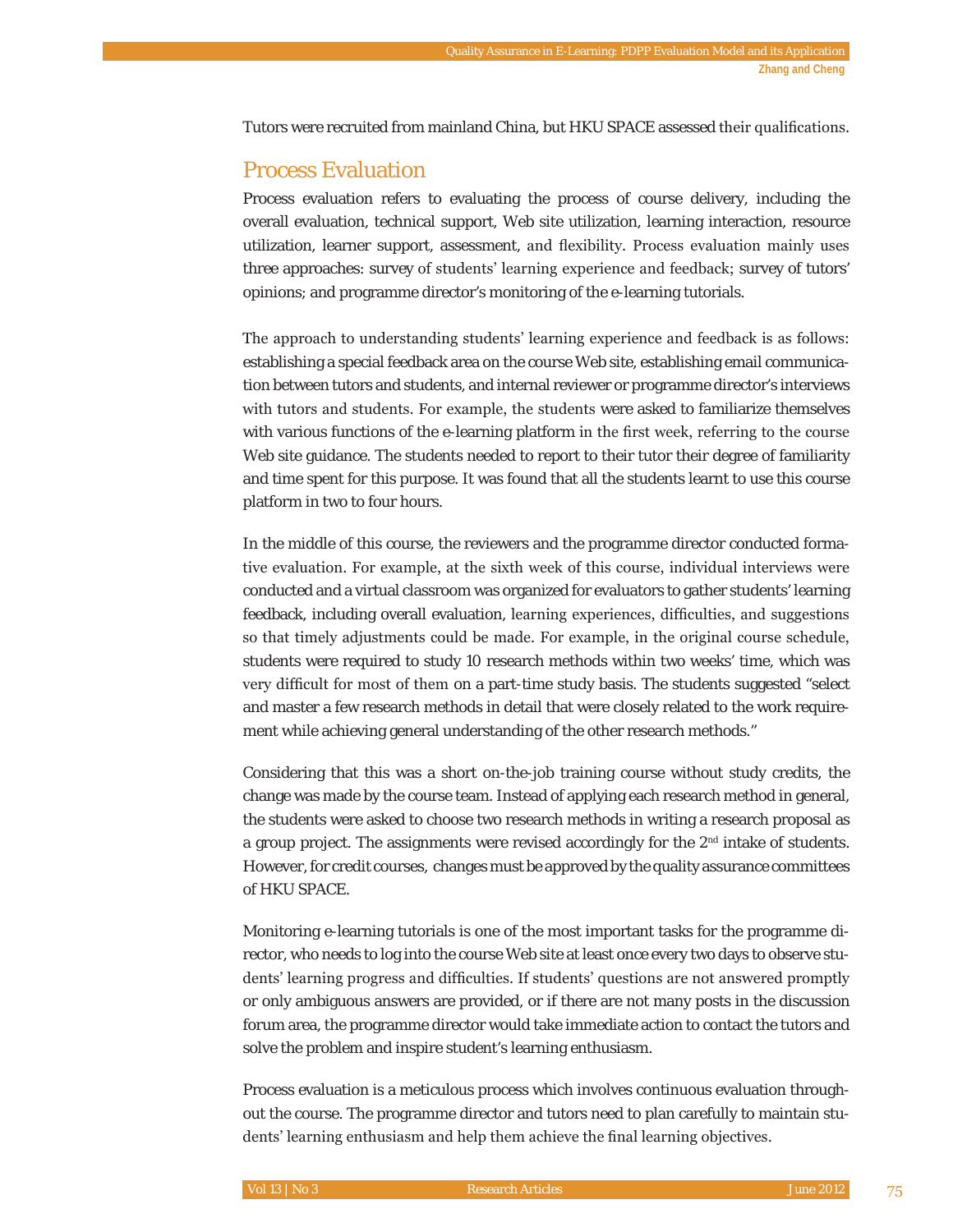## Product Evaluation

Product evaluation of an e-learning course is mainly conducted through quantitative research, supplemented with students' feedback and suggestions. For the first intake of this e-learning course, the online questionnaire method was used and all 60 students were surveyed. Thirty-eight valid data sets were received; the response rate was 63%.

Tables 4 to 6 show the students' evaluation of course effectiveness, teaching effectiveness, and learning effectiveness. Table  $4$  shows the results of overall feedback on course effectiveness; such feedback is required for all short courses at HKU SPACE. Tables 5 and 6 display the results of students' evaluation of various e-learning components of the course.

In order to understand these results relative to those of the face-to-face teaching mode, we adopted the evaluation statistics labels used for face-to-face teaching in HKU SPACE and calculated the average percentage of each item in the questionnaire survey on a Likert-type scale. The scale of the grades is explained as follows:  $0 - 39.9$  %, *Fail*; 40%-49.9%, *Pass*; ±*6DWLV¿HG*±*Good*±*Very Good*±*Excellent.* 

#### Table 4

| Overall feedback                                                                 | Strongly<br>agree | Agree | <b>Neutral</b> | <b>Disagree</b> | Strongly<br>disagree | Average |
|----------------------------------------------------------------------------------|-------------------|-------|----------------|-----------------|----------------------|---------|
| All things considered, the<br>course has been effective<br>in helping me learn   | 26%               | 66%   | 8%             | $0\%$           | $0\%$                | 80%     |
| All things considered, the<br>Iteacher has been effective<br>in helping me learn | 47%               | 47%   | 5%             | $0\%$           | $0\%$                | 86%     |
| Attending the course has<br>lbeen worthwhile                                     | 82%               | 16%   | 3%             | $0\%$           | $0\%$                | 95%     |

#### *Overall Feedback on Course Effectiveness*

Table 4 shows that students' evaluation of learning effectiveness, teaching effectiveness, and course worth reached the level of "Excellent" using the same evaluation statistics method for face-to-face teaching at HKU SPACE.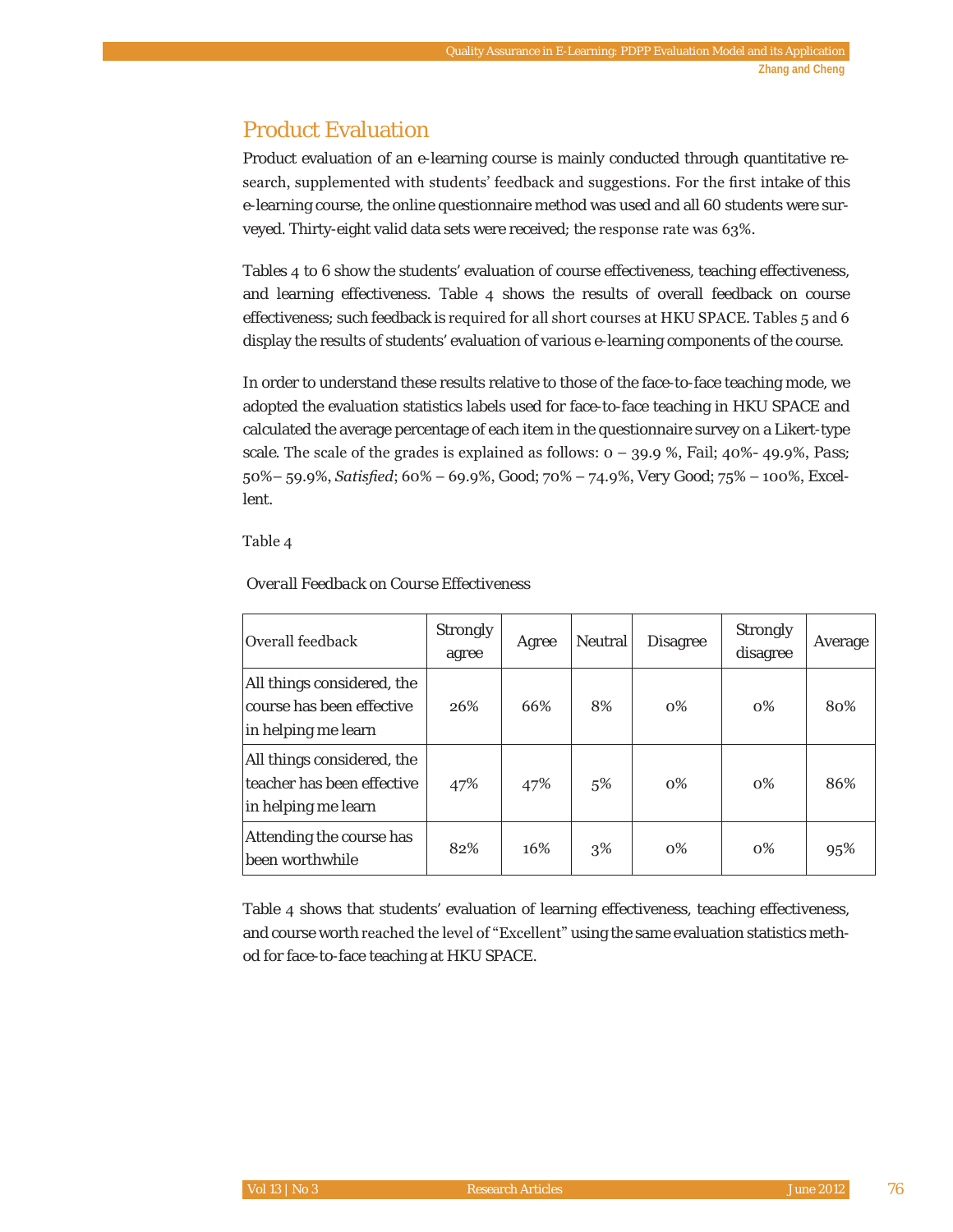### Table<sub>5</sub>

|                                    | Strongly<br>satisfied | Satisfied | Neutral  | Unsatisfied | Strongly<br>unsatisfied | Average |  |
|------------------------------------|-----------------------|-----------|----------|-------------|-------------------------|---------|--|
| Web site design                    | 34                    | 53        | 11       | 3           | 0                       | 79.9    |  |
| Virtual opening ceremony           | 26                    | 63        | 11       | $\Omega$    | 0                       | 78.9    |  |
| Lectures (video<br>programme)      | 63                    | 37        | $\Omega$ | $\Omega$    | $\Omega$                | 90.8    |  |
| <b>Tutors</b>                      | 68                    | 32        | $\Omega$ | $\mathbf 0$ | 0                       | 92.1    |  |
| E-learning course arrange-<br>ment | 32                    | 55        | 13       | $\Omega$    | $\Omega$                | 79.6    |  |
| Instructional design               | 42                    | 45        | 13       | $\Omega$    | $\Omega$                | 82.2    |  |
| <b>Textbook</b>                    | 50                    | 47        | 3        | $\Omega$    | $\Omega$                | 86.8    |  |
| E-learning study units             | 34                    | 55        | 11       | $\Omega$    | 0                       | 80.9    |  |
| Flexibility of learning            | 39                    | 45        | 16       | $\Omega$    | 0                       | 80.9    |  |
| Communication with the<br>tutor    | 45                    | 45        | 11       | $\Omega$    | 0                       |         |  |
| Communication with stu-<br>dents   | 29                    | 37        | 29       | 5           | $\Omega$                | 72.4    |  |
| Technical support                  | 29                    | 50        | 18       | 3           | $\Omega$                | 76.3    |  |
| Assessment                         | 34                    | 53        | 13       | $\Omega$    | $\Omega$                | 80.3    |  |
| E-learning environment             | 39                    | 45        | 13       | $\Omega$    | 3                       | 79.6    |  |
| Course quality                     | 39                    | 53        | 8        | $\mathbf 0$ | 0                       | 82.9    |  |

### *Students' Degree of Satisfaction with the E-Learning Course (%)*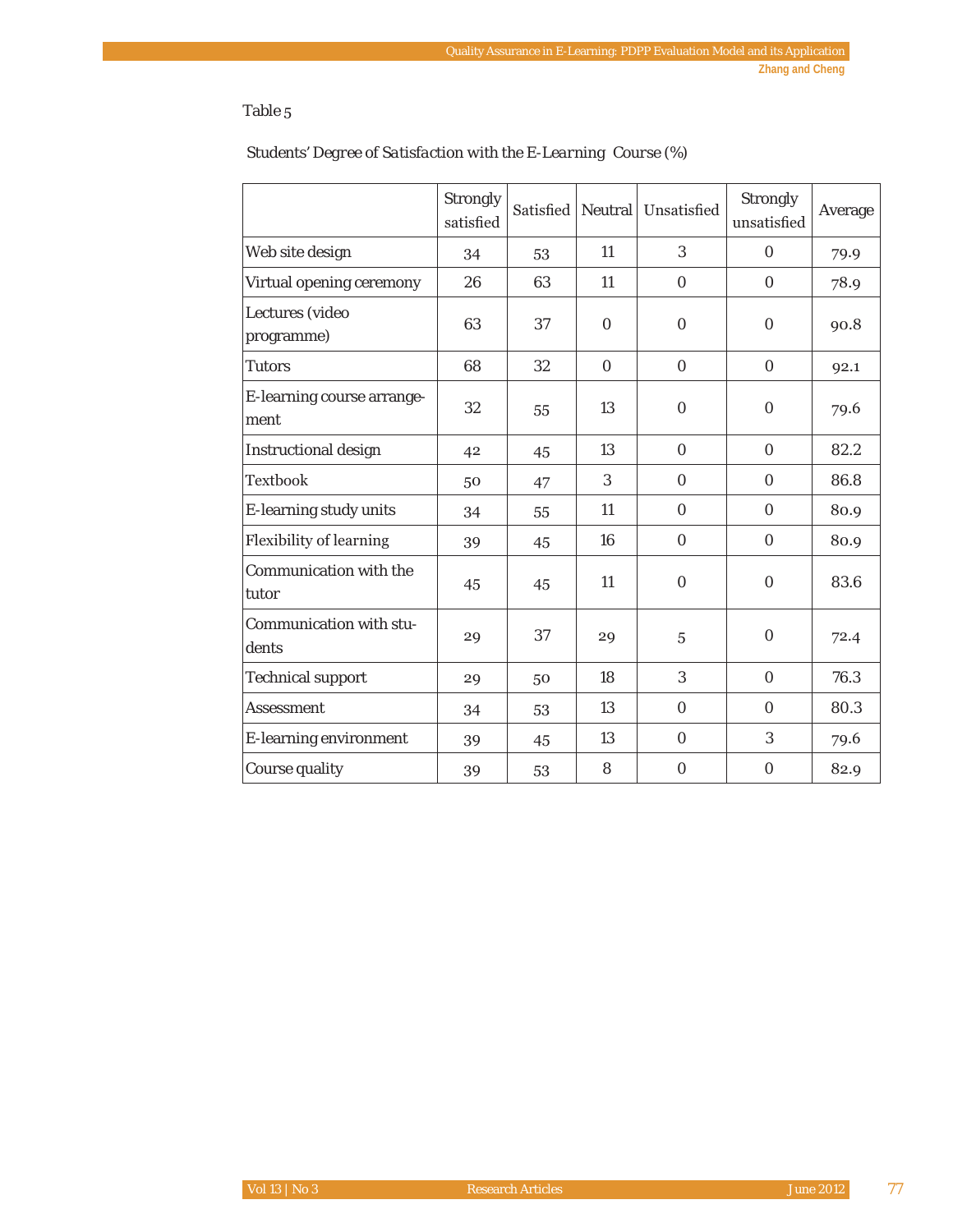#### Table 6

|                                                                               | Strongly<br>agree | Agree | Neutral  | <b>Disagree</b> | Strongly<br>disagree | N/A      | Average |
|-------------------------------------------------------------------------------|-------------------|-------|----------|-----------------|----------------------|----------|---------|
| Teaching pace was appropriate<br>video programme                              | 55                | 37    | 8        | $\Omega$        | $\Omega$             | $\Omega$ | 86.8    |
| The lecturer was knowledgeable<br>about the subject matter                    | 89                | 11    | $\Omega$ | $\Omega$        | $\Omega$             | $\Omega$ | 97.4    |
| The tutor was knowledgeable<br>about the subject matter                       | 76                | 18    | 5        | $\Omega$        | $\Omega$             | $\Omega$ | 92.8    |
| The tutor explains clearly                                                    | 63                | 26    | 8        | 3               | $\Omega$             | $\Omega$ | 87.5    |
| The tutor encourages students to<br>participate in e-learning discus-<br>sion | 53                | 37    | 11       | $\Omega$        | $\Omega$             | $\Omega$ | 85.5    |
| The tutor stimulated my interest<br>in the subject                            | 42                | 42    | 13       | $\Omega$        | $\Omega$             | 3        | 80.3    |
| The tutor has been effective in<br>helping me to learn.                       | 42                | 50    | 8        | $\Omega$        | $\Omega$             | $\Omega$ | 83.6    |

#### *Students' Evaluation of Teaching Effectiveness (%)*

It can be seen in Tables 5 and 6 that student evaluation of degree of satisfaction, teaching products and learning products in e-learning components reached the level of "Excellent" based on the course evaluation criteria used at HKU SPACE. Table  $5$  shows that satisfaction with tutors was highest with an average score of  $92.1$ , but communication with students was lowest with an average score of  $72.4$ . In this course, the tutors were required to answer student questions within  $48$  hours and it was very much appreciated by the students. However, there were no requirements for students to respond to other students' enquiries in discussion forums. Therefore, interaction between students was not so active compared with the interaction between tutors and students.

## **Other Learning Outcomes**

The students also provided qualitative comments about the course in this e-learning course questionnaire. In summary, students mentioned two kinds of benefits besides the learning itself: personal experience of e-learning, which would be beneficial for their own development of e-learning courses or e-learning tutorials in the future, and acquaintance with many new friends from different places in their own teaching areas. The following are some of the most typical comments made by the students of this course:

> I really enjoyed the course. It was developed by a well known expert in the field, and I had fellow students from various regions.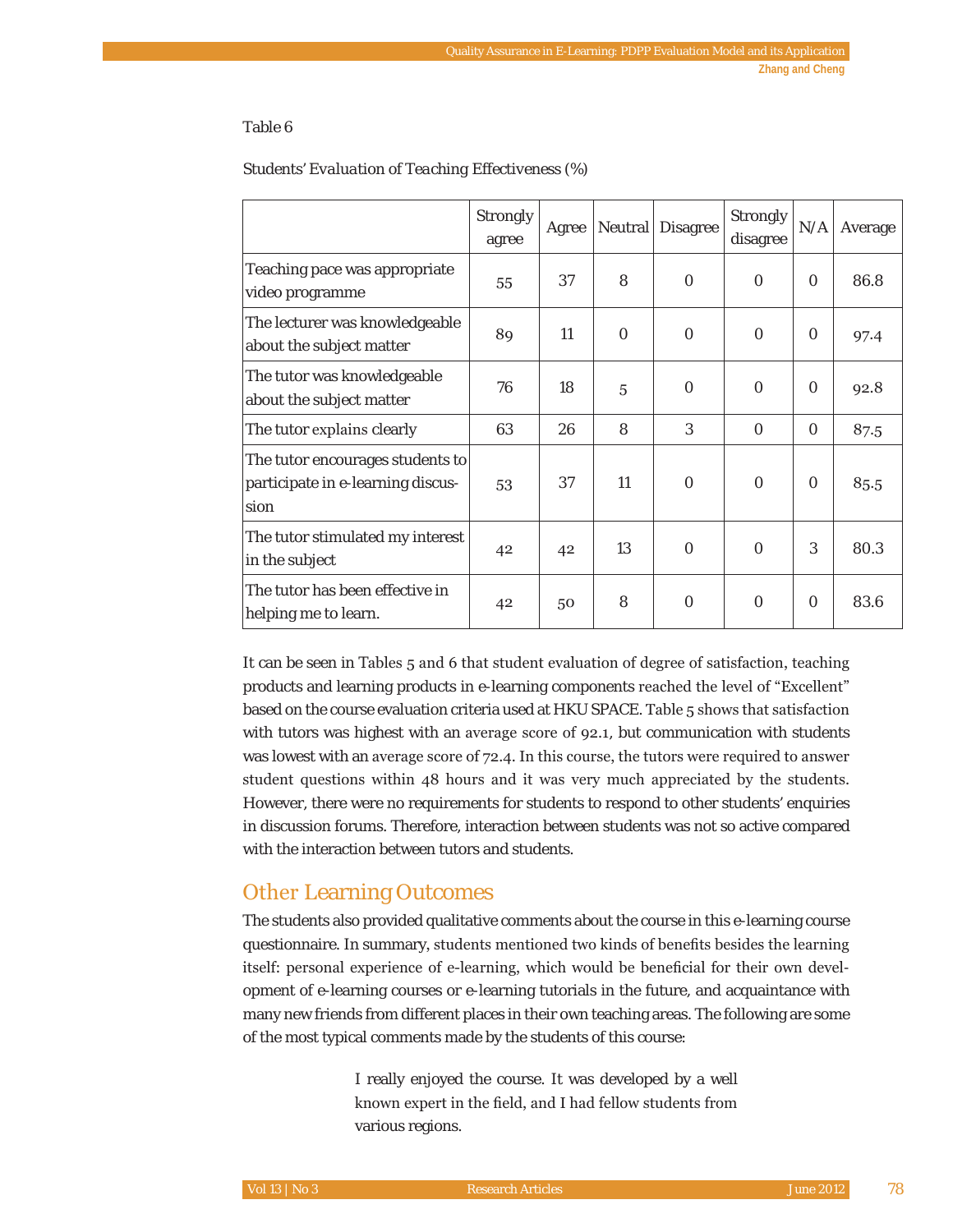The knowledge and skills I learnt from this course could improve my research quality greatly. Although I learnt courses on education research methods in Australia, only from this course can I really understand how to conduct educational research properly.

I feel so lucky that I can study this course. Students are from different places. We can share our experiences with each other in the course website, with no restriction of time and place.

I met some of my classmates from Inner Mongolia and Malaysia at the AAOU (Asian Association of Open Universities) conference. We had had a lot of discussions on the internet, but the first sight of the real person was still so exciting, just like seeing old friends after a long time.

The e-learning study materials are so clear and interactive. It can serve as a good example for my own e-learning course development.

Thanks to the enthusiasm and good examples of the staff tutor and tutors, I really enjoyed the e-learning learning environment of this course.

Besides studying different research methods, I have also learned a lot about how to develop quality e-course materials and how to facilitate discussion forums effectively.

Many thanks for Professor to develop and chair this course. Also thanks a lot for the passion and hard work of the tutors and other staff. This course has achieved better teaching and learning effectiveness than face to face instruction. In addition to those different research methods, I have also learned a lot about how to develop quality e-course materials and how to facilitate e-learning discussion effectively. Meanwhile, I also got to know many friends in the same field from different places. This e-learning course is definitely a good model and worthy of studying.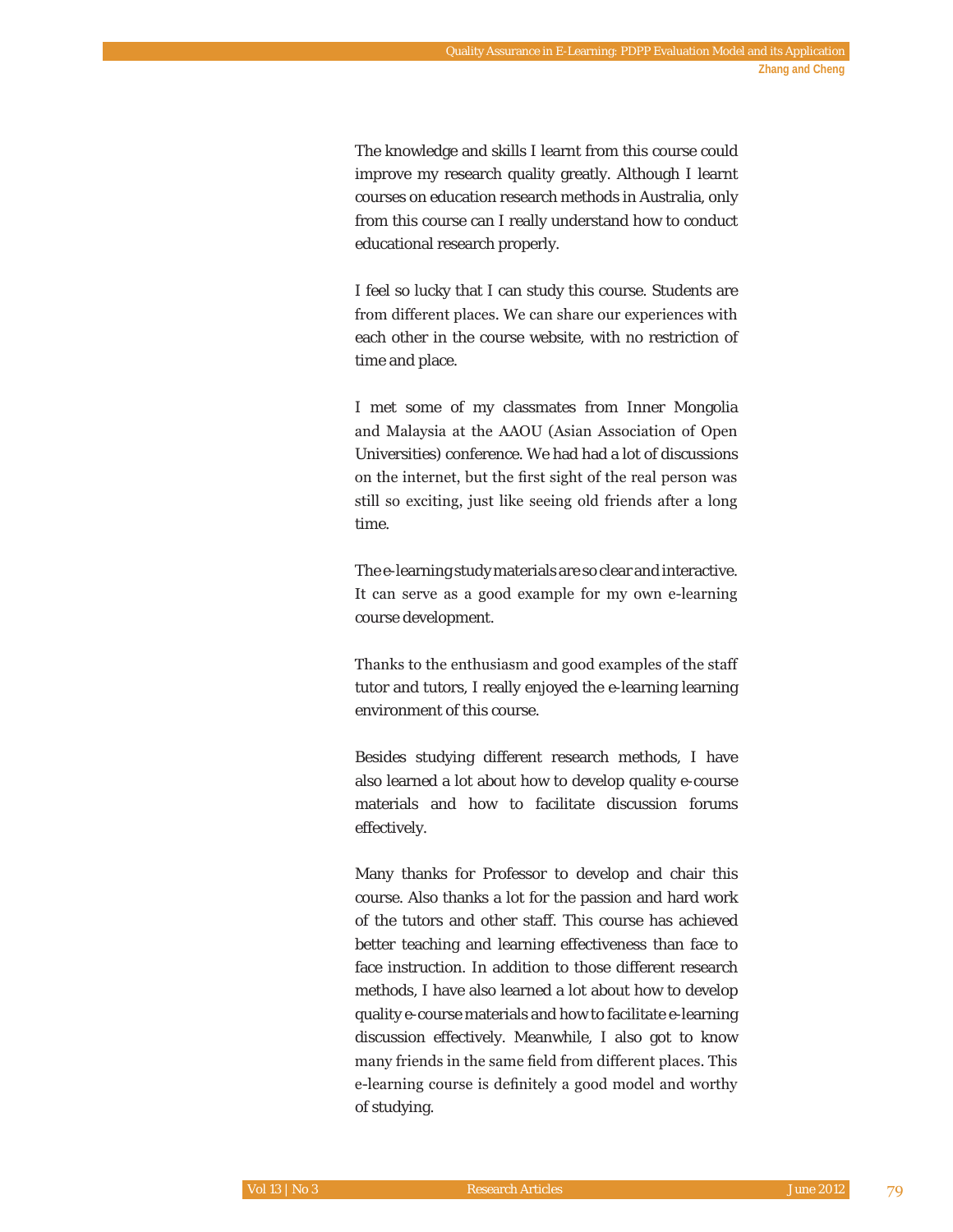#### **Sustainability.**

The success of this e-learning course has built up a good reputation. Many institutions have reserved places for their staff, and the long waiting list of potential students shows the course's success, which ensures its sustainability.

### Conclusion

The PDPP model for evaluating e-learning courses was designed and proposed based upon the CIPP evaluation model (i.e., planning evaluation, development evaluation, process evaluation, and product evaluation.) In line with the characteristics and process of e-learning teaching and learning, 26 evaluation items were identified within the PDPP model. Using the PDPP model, the authors took the e-learning course on Research Methods in Distance Education as a case study to describe and analyze the series of evaluation activities. The research results show that this PDPP evaluation model could effectively ensure the quality of the e-learning course in terms of both teaching and learning effectiveness. However, the use of the PDPP model in this study measures only one purely e-learning course and further studies are needed. The authors hope that this model could contribute to the e-learning quality assurance literature in the Chinese context and could be one reference in establishing e-learning quality assurance models for other educational institutions.

### Acknowledgement

This article is based on the paper presented at the  $24<sup>th</sup>$  ICDE World Conference on Open and Distance Learning held on 2-5 October, 2011, on Bali, Indonesia. Some of the revisions made in the production of this article are based on discussions at the conference, for which I am very grateful to the participants.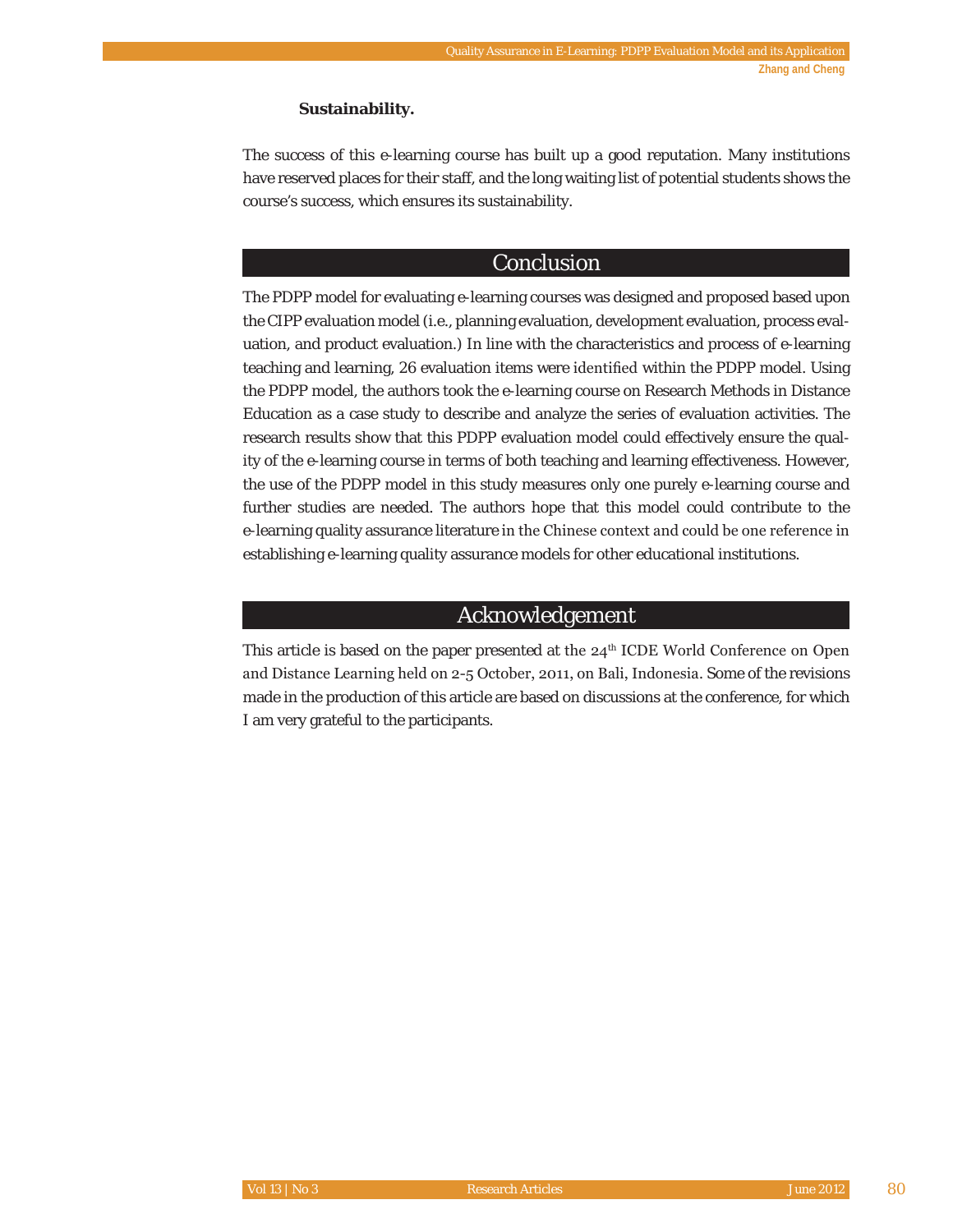#### References

Allen, I. E., & J. Seaman. (2011). *Going the distance: Online education in the United States, 2011*. Retrieved from http://www.onlinelearningsurvey.com/reports/goingthedistance.pdf.

Chinaacc (2009). *About us.* Retrieved from http://www.chinaacc.com/

- Development and Planning Office of CCRTVU (2011). Education statistics communiqué of Radio & Television Universities in China. *Journal of China Distance Education*, *3*, 72-76.
- Education Life Website (2009). *Economic crisis couldn't prevent people from pursuing further education: E-learning education is blooming*. Retrieved from http://www.  $\text{yuloo.com/wangyuan}/\text{iyzc}/2009-07-16/270066.html$
- Endean, M., Bai, B., & Du, R. (2010). Quality standards in online distance education. *International Journal of Continuing Education and Lifelong Learning, 3*
- HKU SPACE (2010). *Quality assurance manual*, Retrieved from http://www.hkuspace. hku.hk/files/about-us/governance/quality-assurance/qa-in-hku-space/CoverPage\_eng.pdf.
- Hu, Xiaohong (2009). E-learning application: 50% of HSBC courses will be provided elearning in 2009. Journal of China Distance Education, 6, 77.
- Jochems, W., van Merriënboer, J., & Koper, R. *Integrated e*-*learning*: *Implications for pedagogy*, *technology and organization.* London: RoutledgeFalmer*.*
- Jung, I., & Latchem, C. (2007). Assuring quality in Asian open and distance learning. *Open Learning, 22*
- Jung, I, Wong, T.M., Chen, L., Baigaltugs, S., & Belawati, T. (2011). Quality assurance in Asian distance education: Diverse approaches and common culture. *International Review of Research in Open and Distance Learning, 12*(6), 63-83.
- Zhang, W., & Jiang, G. (2007). Evaluation research in distance education. In W. Zhang, & G. Jiang (Eds.), *Distance education research methods* (pp. 184-197). Beijing: Higher Education Press.
- Zhang, W., & Wang, L. (2005). International cooperation in the development of e-learning learning environment inventory. In W. Zhang (Ed.). *Management and learner support in modern distance education* (pp. 1-18). Beijing: Beijing Radio and TV University Press.